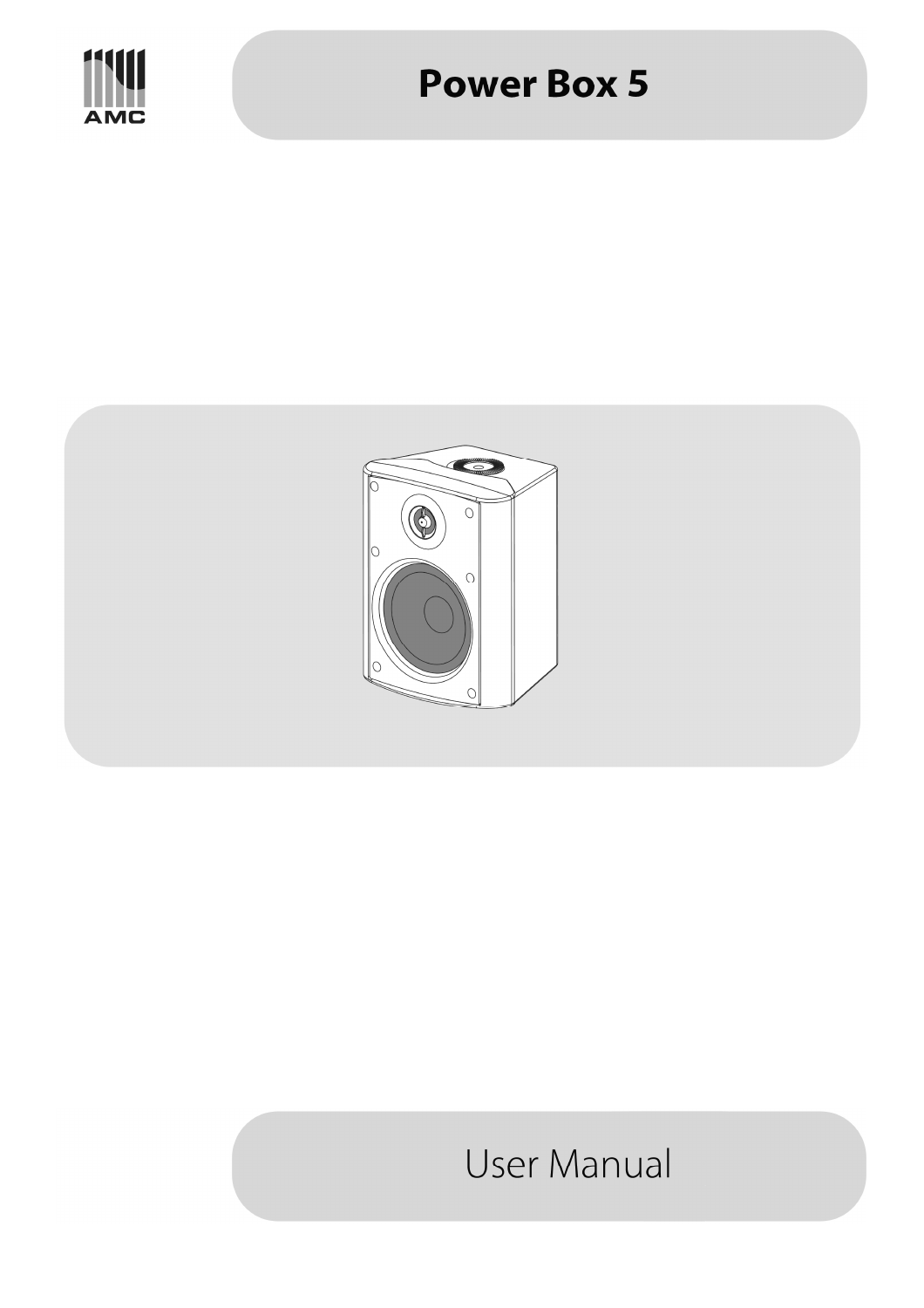

**WARNING:** TO REDUCE THE RISK OF FIRE, ELECTRIC SHOCK OR PRODUCT DAMAGE, DO NOT **EXPOSE THIS APPARATUS TO RAIN,** MOISTURE, DRIPPING OR SPLASHING AND THAT NO OBJECTS FILLED WITH LIQUIDS, SUCH AS VASES, SHALL BE PLACED ON THE **APPARATUS.** 

## **IMPORTANT SAFETY INSTRUCTIONS**

When using this electronic device, basic precautions should always be taken, including the following:

- **1.** Read all instructions before using the product.
- **2.** Do not use this product near water (e.g., near a bathtub, washbowl, kitchen sink, in a wet basement or near a swimming pool etc).
- **3.** Use this device when you are sure that the loudspeaker has a stable base and it is fixed securely.
- **4.** This product may be capable of producing sound levels that could cause permanent hearing loss. Do not operate for a long period of time at a high volume level or at a level that is uncomfortable. If you experience any hearing loss or ringing in the ears, you should consult with otorhinolaryngologists. The product should be positioned so that proper ventilation is maintained.
- **5.** The product should be located away from heat sources such as radiators, heat vents, or other devices (including amplifiers) that produce heat.
- **6.** The product should be connected to a power supply that is described in the operating instructions or are marked on the product. Replace the fuse only with one of the specified type, size and correct rating.
- **7.** The power supply cord should be undamaged and never share an outlet or extension cord with other devices so that the outlet or extension cord's power rating is exceeded. Never leave device plugged be left plugged in to the outlet when it's not being used for a long period of time.
- **8.** Care should be taken so that objects do not fall into, and liquids would not be spilled through, the enclosure's openings.
- **9.** The product must be serviced by qualified service personnel if:
	- The power supply cord or the plug has been damaged.
	- Objects have fallen into or liquid has been spilled on the product.
	- The product has been exposed to rain.
	- The product has been dropped or the enclosure damaged.

All the other servicing should be referred to qualified service personnel too.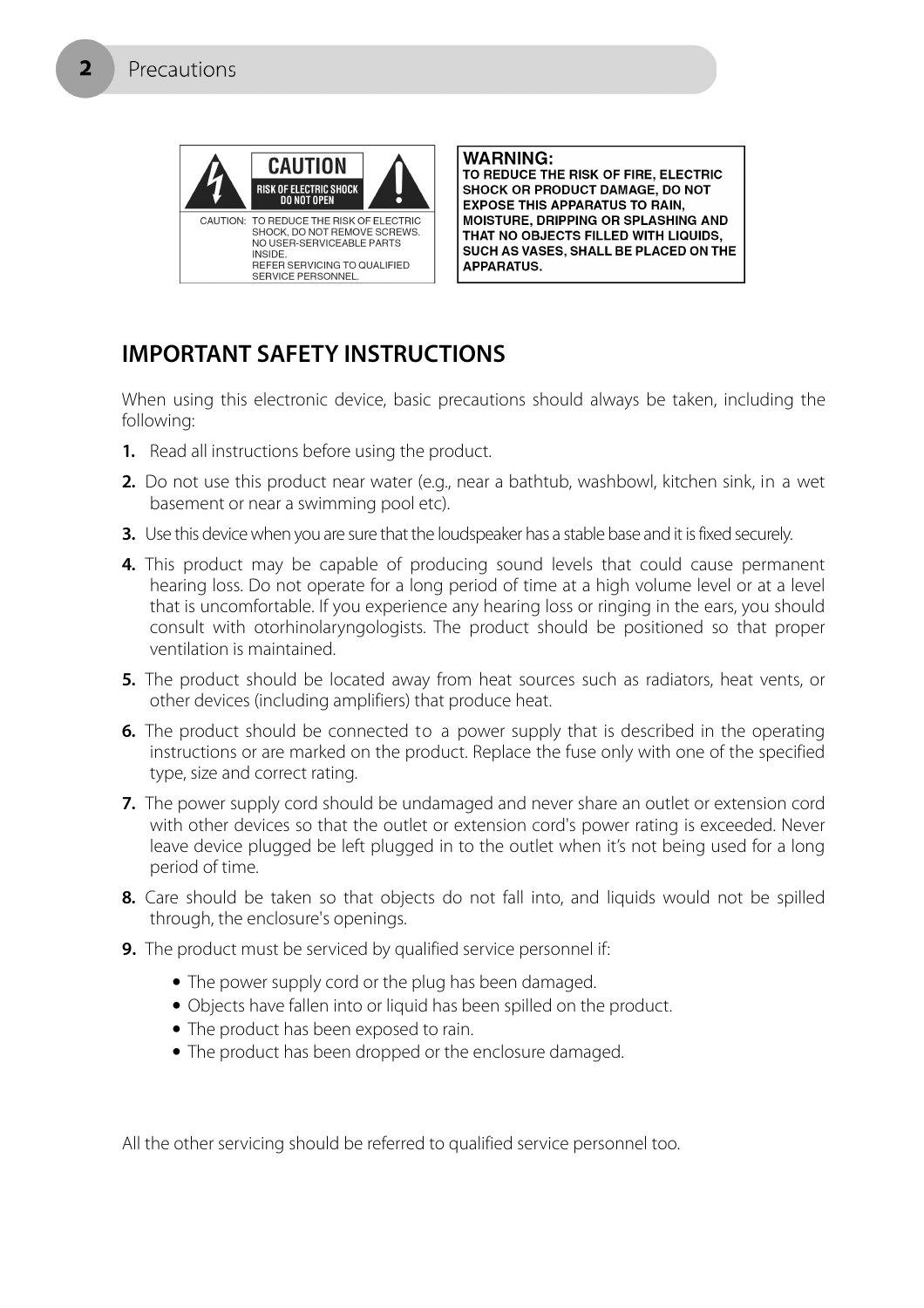$\overline{\mathbf{3}}$ 

## CONTENTS:

| Before you start                       |   |
|----------------------------------------|---|
| What's in the box                      |   |
| Features                               | 4 |
| Hints on installation                  | 4 |
| Controls and connections<br>Rear panel |   |
| Specifications<br>Specifications       |   |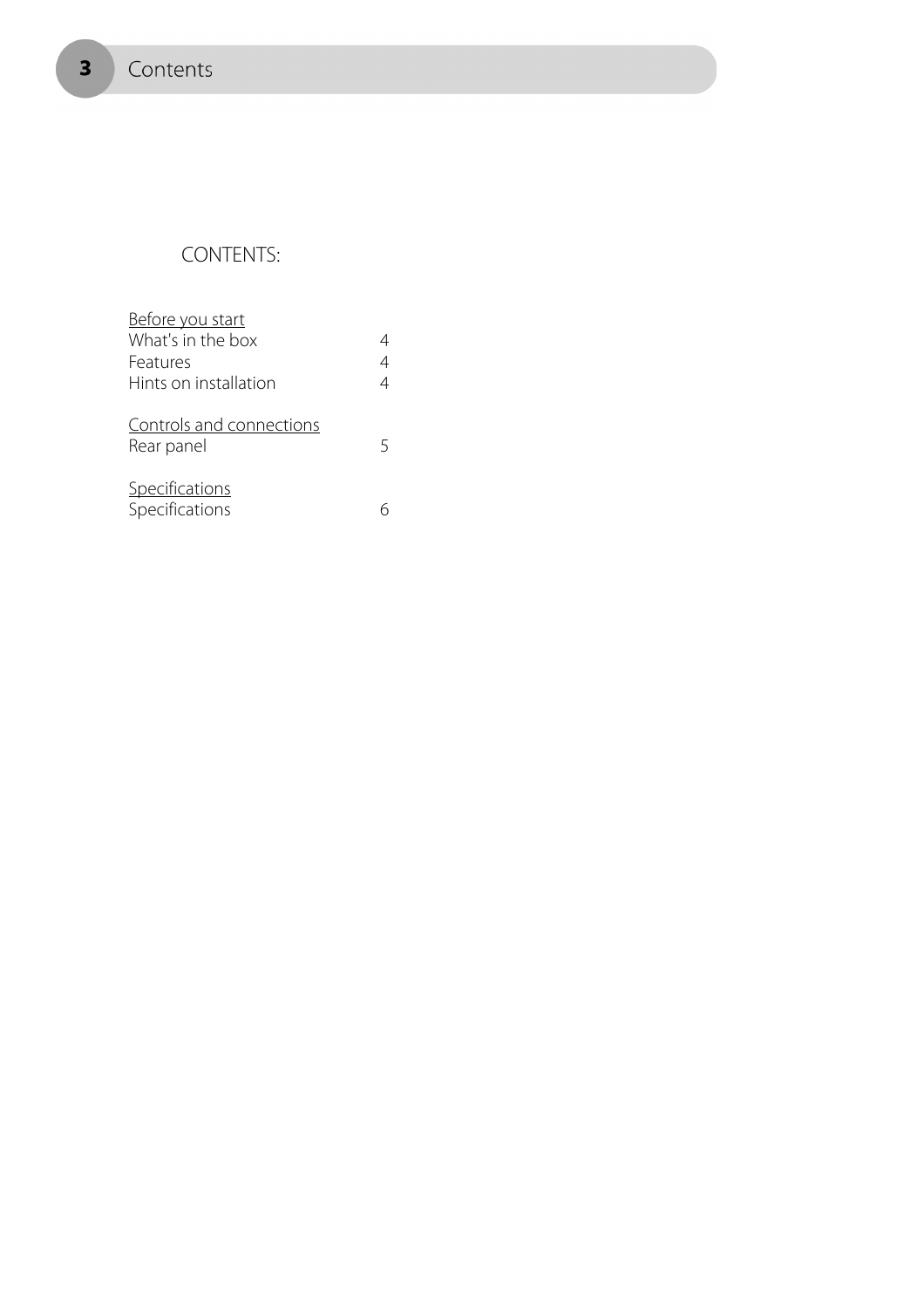Congratulations on your choice of an active loudspeaker **Power Box 5**. You will find that your **Power box 5** has a superior performance and greater flexibility than any other active loudspeakers in it's price range. Please read this manual carefully to get the most important information about your new unit. Thanks for selecting **Power Box 5**.

**Power Box 5** powered system consists of one active loudspeaker with built-in stereo amplifier and one passive which is ready to be connected to active loudspeaker via Phoenix connector.

What's in the box?

Items those are included in the box:

- Power Box 5 loudspeakers (2pcs).
- User manual
- Power cable
- $\bullet$  U bracket
- Installation cable (3m.)

#### Features

- Stereo amplifier is integrated in the one of speaker cabinet.
- 3,5mm TRS jack and stereo RCA line inputs.
- 5,25" woofer and 1" tweeter.
- Stereo/mono selector. Volume and tone control.
- Ready to stand alone. U-bracket for mounting on the wall or ceilings enclosed.
- Installation cable between loudspeakers enclosed.

### Hints on Installation

This user manual contains important information on operating **Power Box 5** loudspeaker correctly and safety. Please read it carefully before operating your loudspeaker.

#### INSPECTION

Your **Power Box 5** was carefully packed at the factory and packaging is designed to protect the units in shipment. Before installing and using your unit, carefully examine the packaging and all contents for any signs of physical damage. If you find any damage, notify the shipping company immediately. Be sure to save the carton and all packing materials for carrier inspection.

#### MOUNTING

The **Power Box 5** is designed to use with U – bracket as well as stand alone. Because of the U – bracket design loudspeaker can by mount on the wall or ceilings vertical and horizontal. Pay attention to the safety requirements when loudspeaker is mounting on the wall or ceilings. Unconcern of safety requirements may cause a serious injury.

#### LOUDSPEAKERS COOLING

Also pay attention to the cooling requirements. Never block the rear panel of the loudspeaker. Do not install the loudspeaker in a location that is exposed to direct rays of the sun or near the hot appliance or radiators.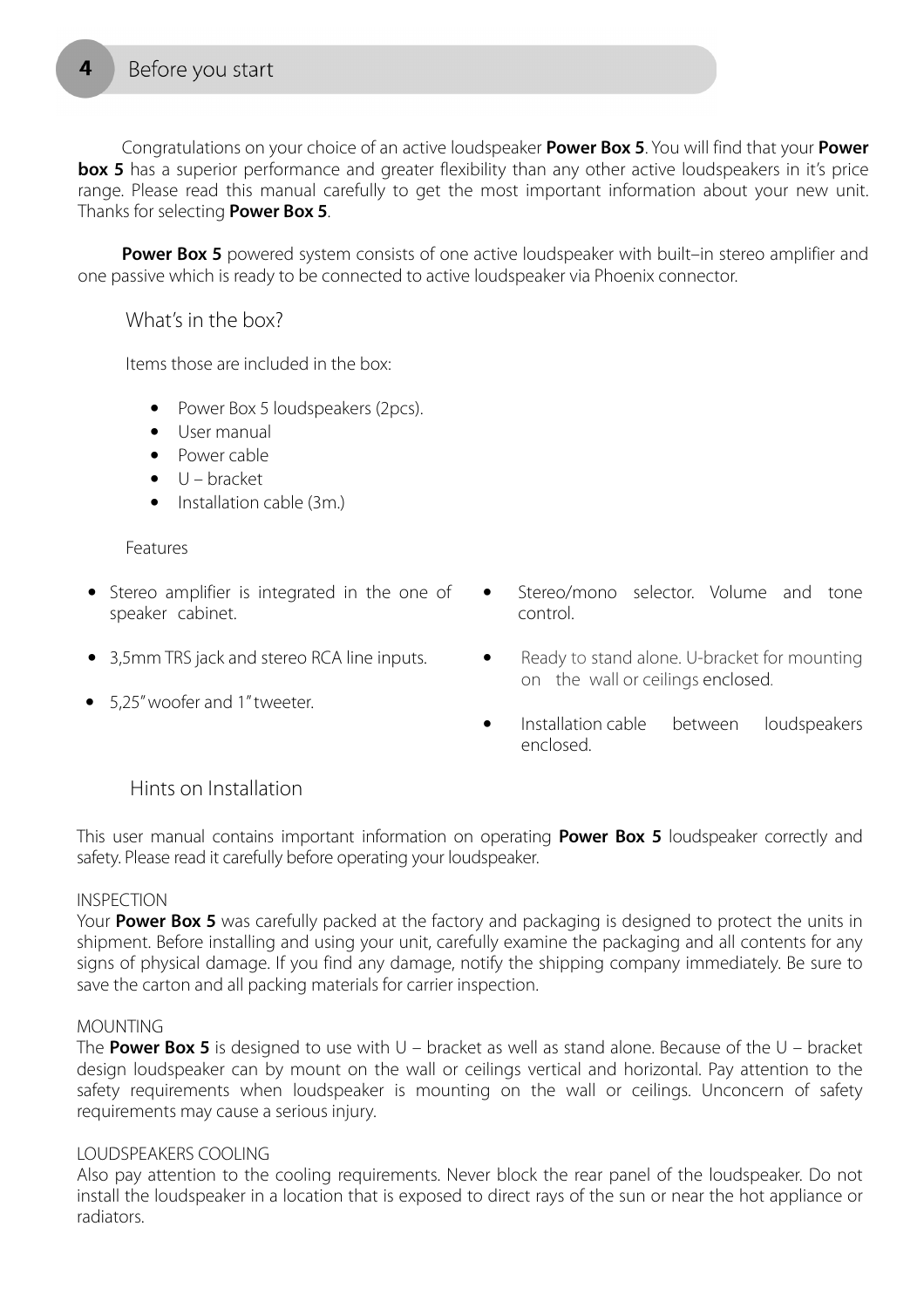### Rear Panel



#### **1. POWER CONNECTOR**

 The connector is used to connect the AC power source to active loudspeaker.

#### **2. POWER SWITCH**

Press the button for turning on/off.

#### **3. POWER**

 This LED indicates if loudspeaker is turned on.

#### **4. BASS**

 This control allows adjusting low tone of sound. Adjusting level ± 14dB

#### **5. TREBLE**

 This control allows adjusting high tone of sound. Adjusting level ± 14dB

#### **6. VOLUME**

 Master volume control for adjust the sound level.

#### **7. RCA INPUT**

 Stereo RCA connector for line level audio. If mono mode is using, only the left input is active.

#### **8. TRS jack input**

 Stereo 3,5 mm TRC jack connector for line level audio. If mono mode is using, only the "tip" pin of the stereo jack is active.

#### **9. STEREO/MONO SWITCH**

 Set this switch to stereo if you have stereo audio and set mono if you have mono. When mono mode is selected the left input are active only.

#### **10. SPEAKER OUTPUT**

 This output is designed to connect the passive **Power Box 5** loudspeaker. The minimum load impedance - 4Ω. Please pay attention to polarity during the wiring.

#### **11. FUSE HOLDER**

 Use T1AL 250V fuse only. Contact with qualified service personnel if fuse blows up constantly.

5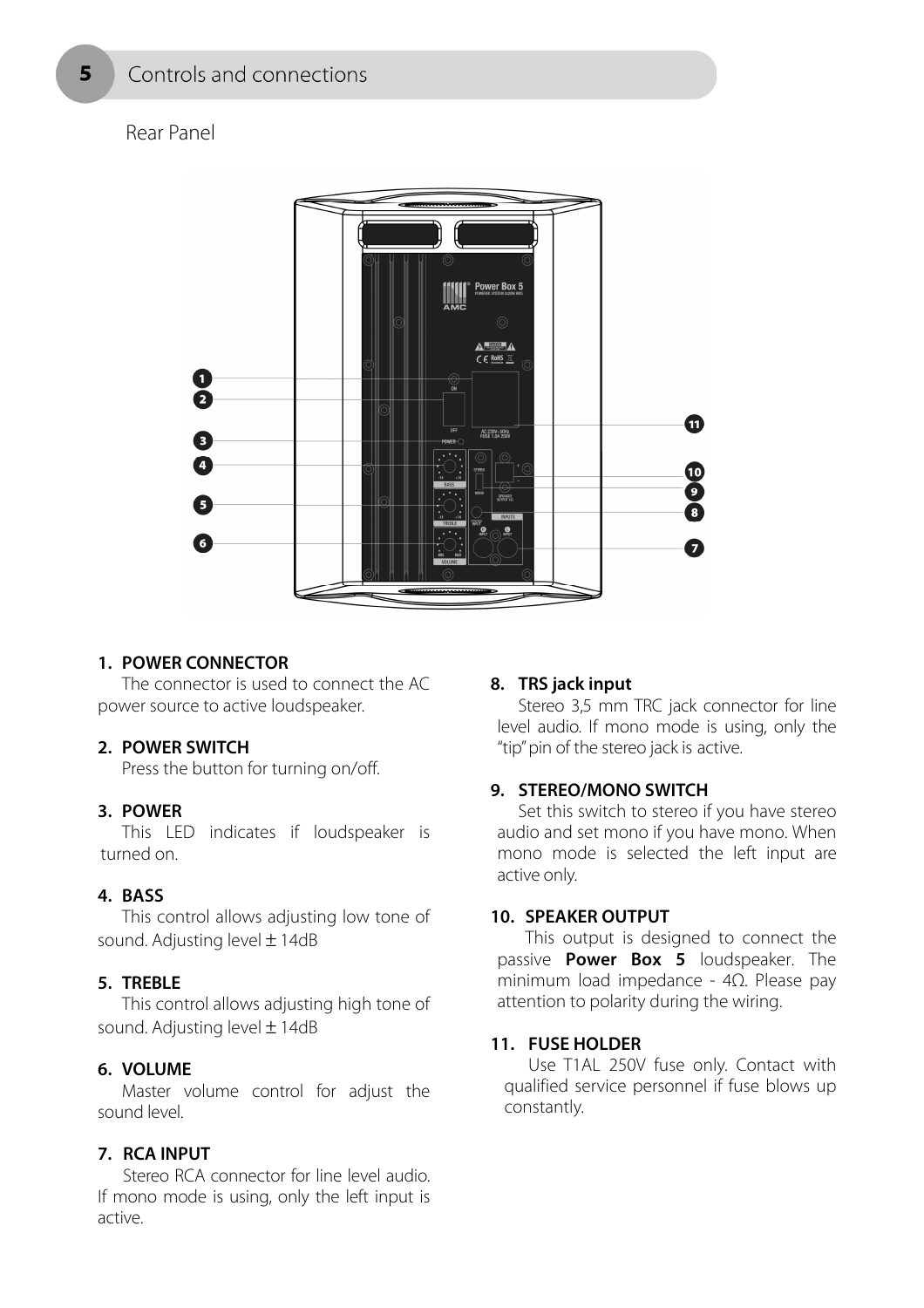6

Specifications

Power supply and the state of the AC 230V, 50Hz Rated output power 2x20W Input sensitivity and the sensitivity of the 17 dBu Speaker sensitivity 89 dB (1W/1m) Frequency response 100 Hz – 20 KHz Equalization 2 bands EQ ± 14dB Dispersion 180° (H), 160° (V) Weight 6 kg

Driver dimensions 5,25" (133 mm) woofer, 1"(25 mm) tweeter Dimensions 240 mm x 178 mm x 170 mm

The specifications above are correct at the time of printing of this manual. For improvement purposes, all specifications for this unit, including design and appearance, are subject to change without prior notice.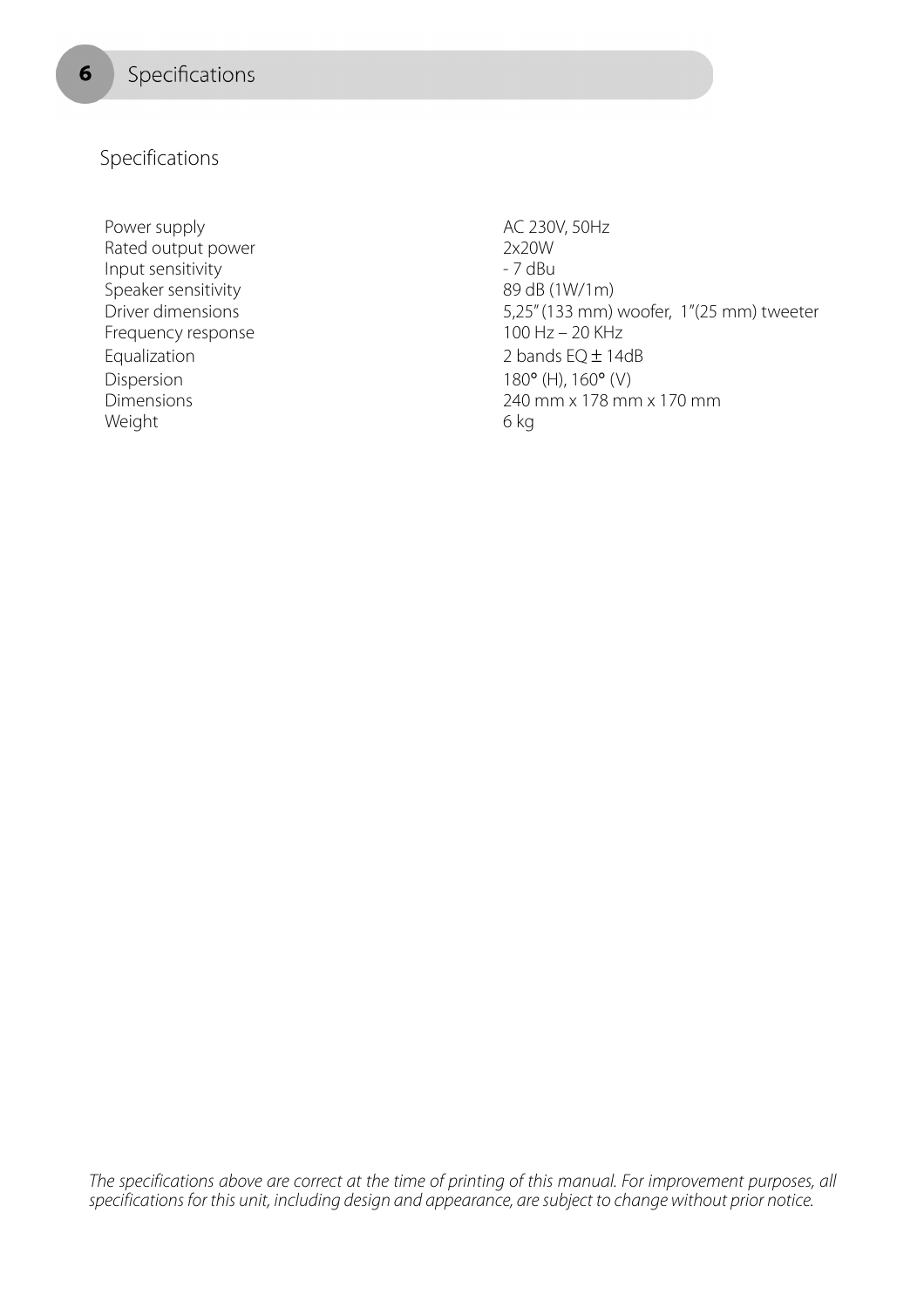**NOTES:**